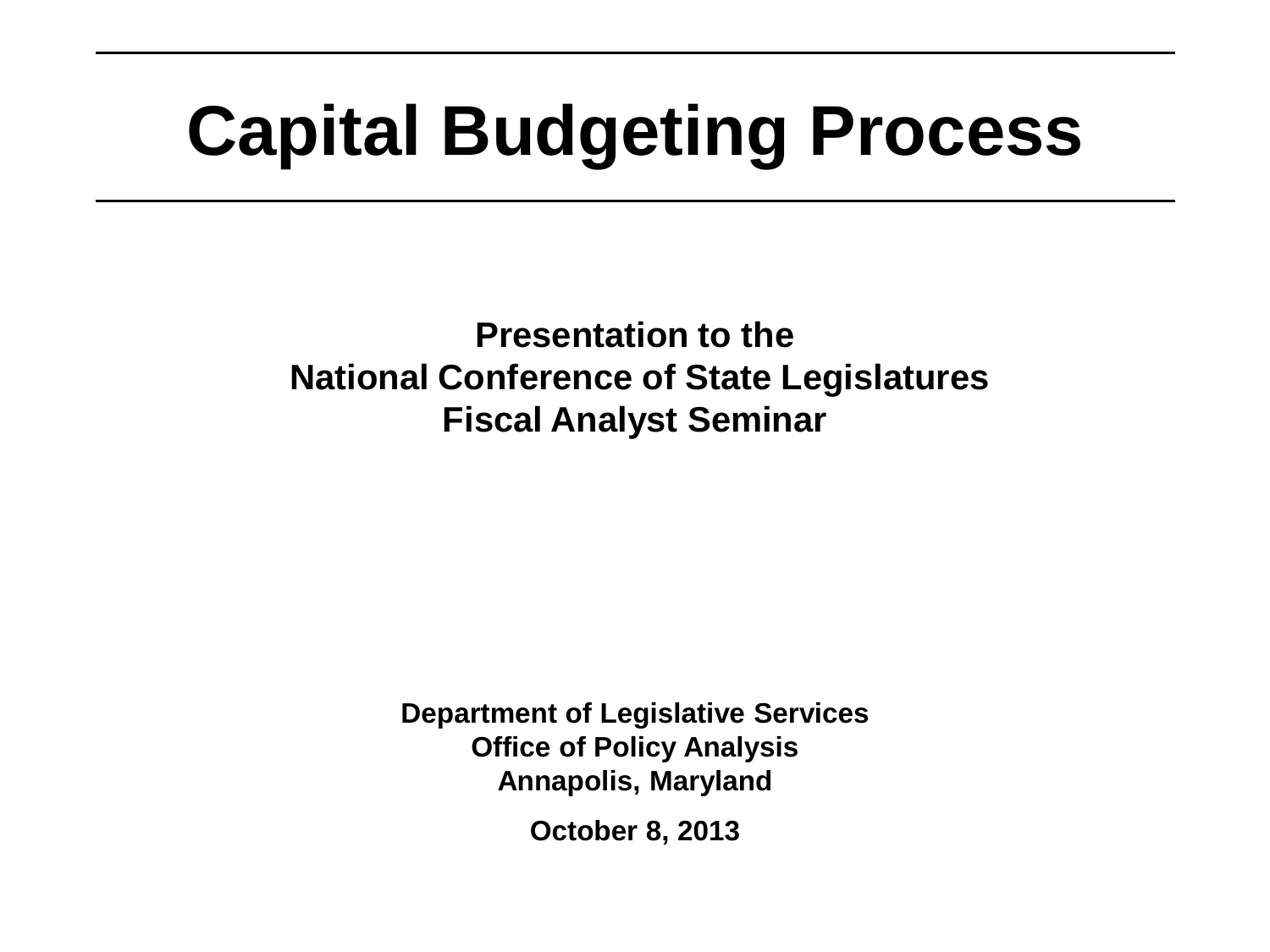## **Capital Budget Process**

- Maryland's capital budget process includes:
	- Strategic planning (PlanMaryland)
	- Facilities master planning
	- Facility planning
	- Financial planning
	- Consolidated five-year *Capital Improvement Plan* (CIP)
	- Project management and monitoring
	- Procurement methods and State policy objectives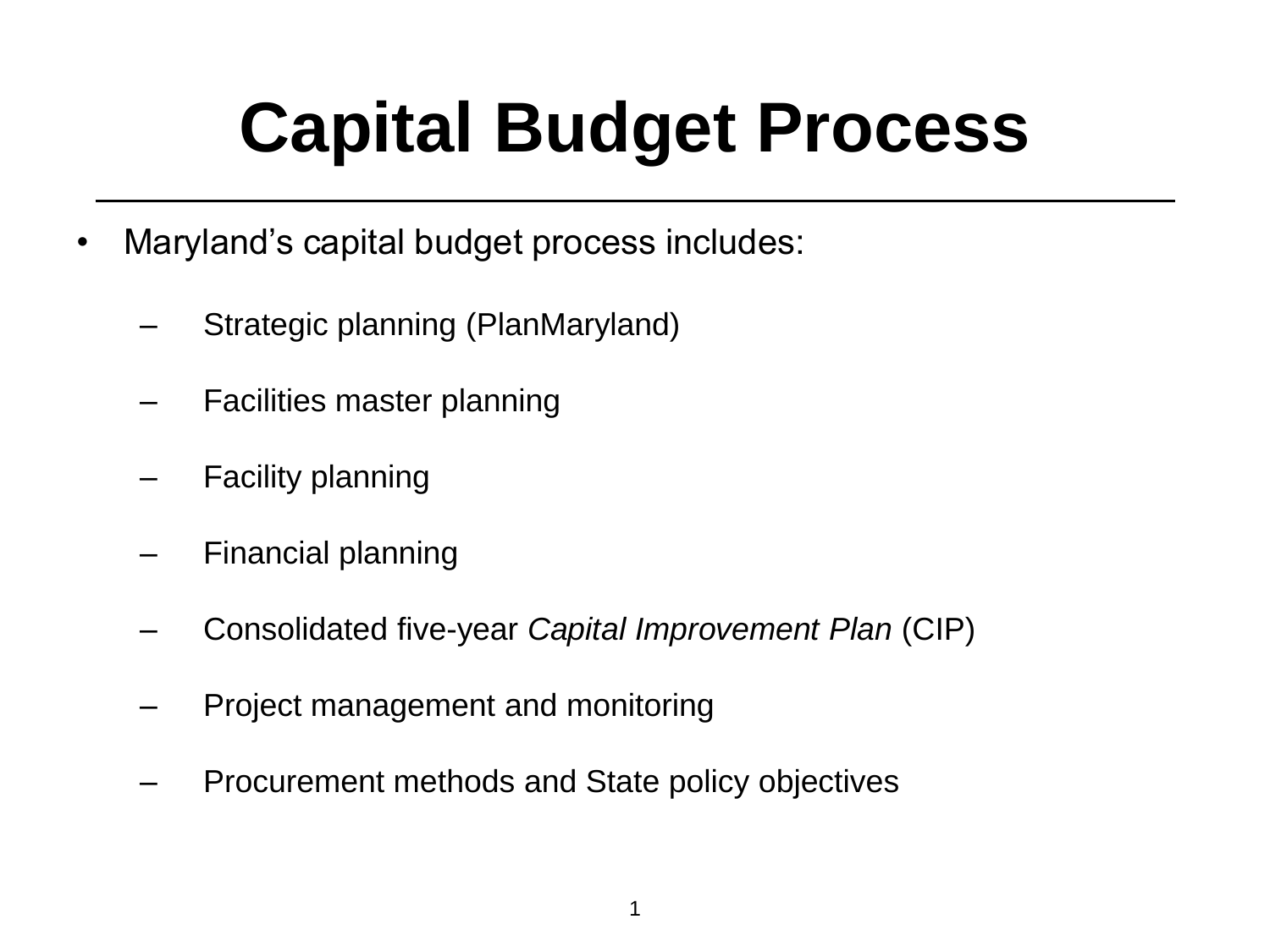# **Strategic Planning**

- PlanMaryland (State Development Plan) guidelines for capital budgeting include:
	- Use State investment in capital improvements to encourage development and economic growth in locations best suited to accommodate growth
	- Minimize State investment that may compromise or damage historic, cultural, and natural resources or environmentally sensitive lands
	- Encourage use or rehabilitation of available existing buildings when allocating State resources for capital projects
	- State-funded capital improvements for new construction are guided by departmental plans and consistent with PlanMaryland goals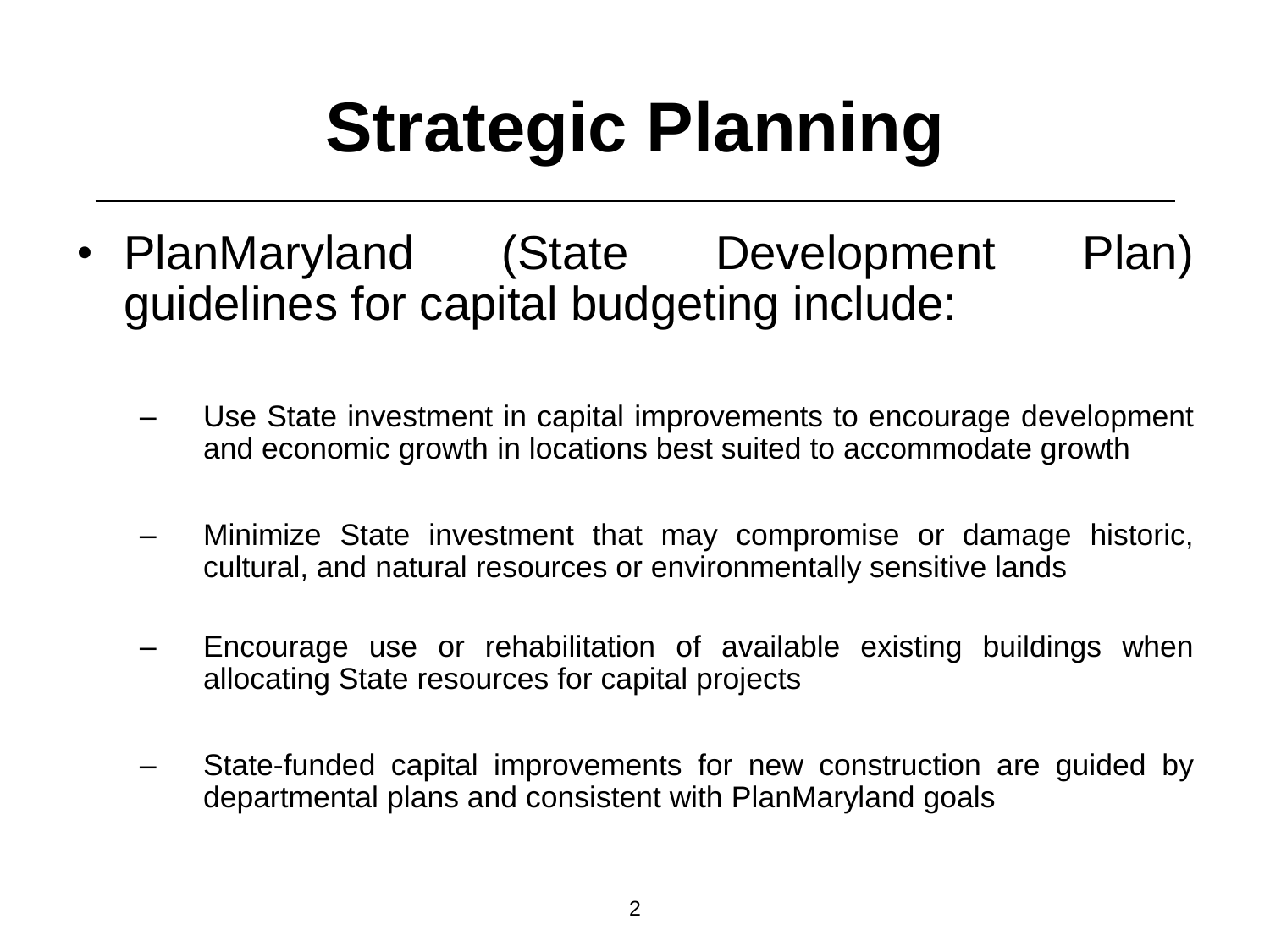# **Strategic Planning (Cont.)**

- State-funded capital improvements for new construction are guided by departmental plans and consistent with PlanMaryland goals. State capital investments should be made in priority sequence:
	- Protection of public health and safety
	- Infrastructure maintenance and system preservation
	- Redevelopment, enhancement improvements, and capacity expansions in Targeted Growth and Revitalization Planning Areas
	- Enhancement improvements in established Community Areas in Priority Funding Areas
	- Enhancement improvements in communities outside of Priority Funding Areas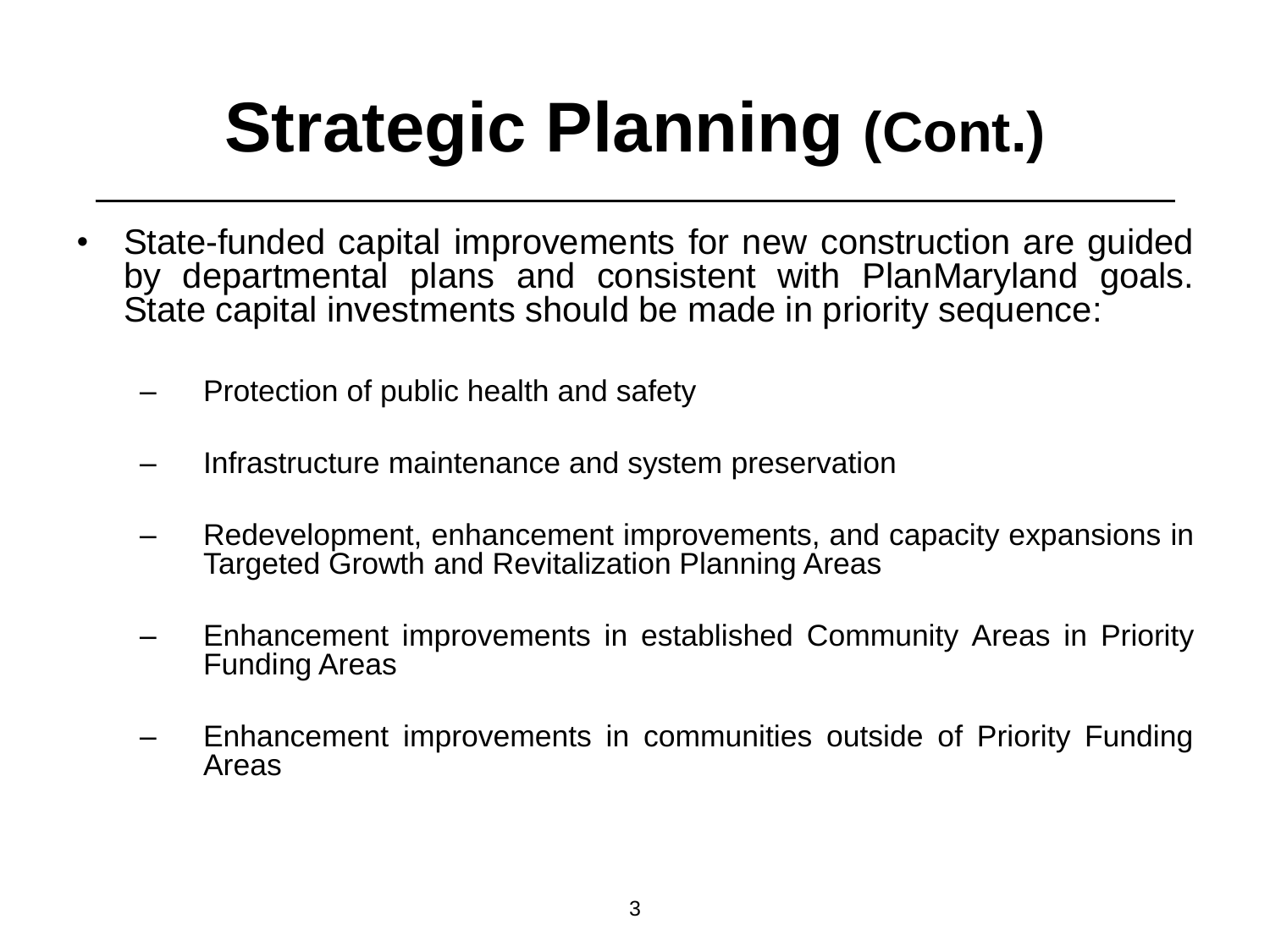## **Facility Master Planning**

- Facility master plans are the basis for agency and statewide capital planning. Each plan:
	- Reflects agency programmatic objectives
	- Analyzes adequacy of existing facilities to meet programmatic objectives
	- Identifies current and future needs
	- Prioritizes current and long-term facilities needs
	- Provides the basis for facility planning
	- Assist development of both agency and consolidated statewide five-year CIP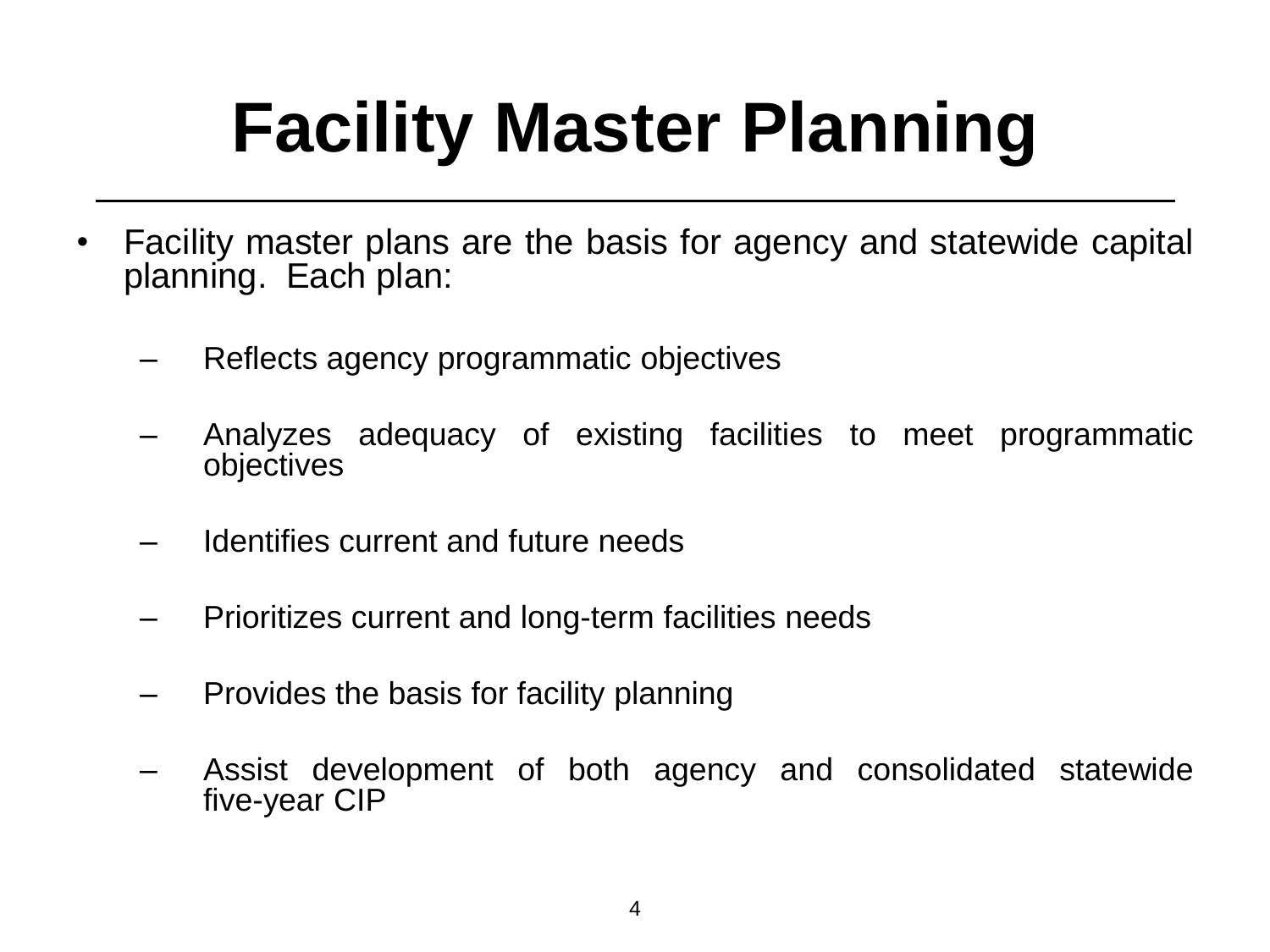# **Facility Planning**

- Facility planning embodies in facility program documents is required by State law. Each facility program includes:
	- Document of project need
		- Relationship to needs outline in agency strategic plan and facilities master plan
		- Physical and operational deficiencies of existing facility
		- Projections of usage (clients, staff, and program activity)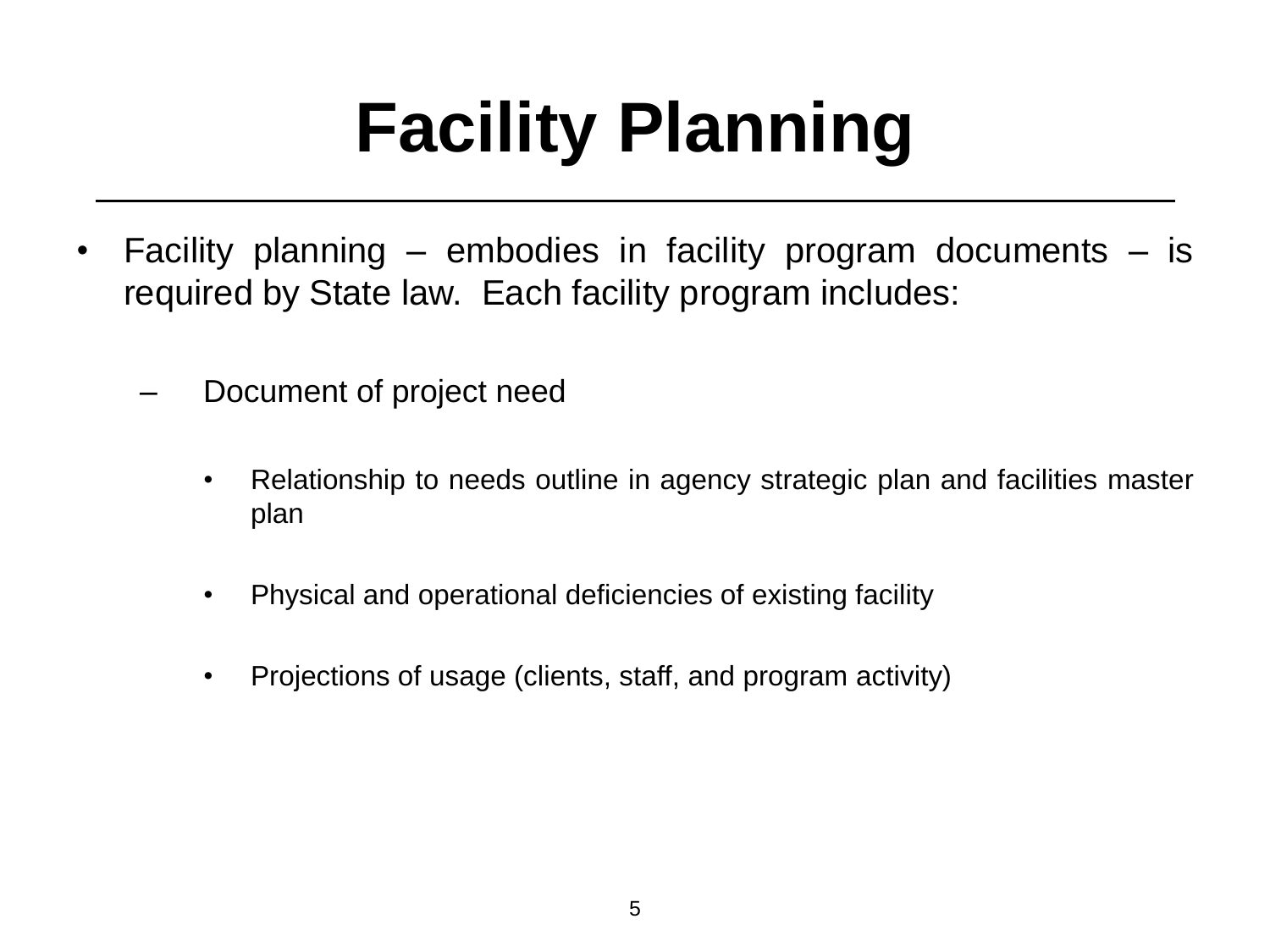# **Facility Planning (Cont.)**

- Detailed description of proposed project scope
	- Gross and net square footage and building efficiency estimates
	- Use of any applicable space guidelines and standards
	- Detailed instructions to an architect/engineer
	- Cost estimate
- Analysis of project alternatives
	- New construction vs. renovation
	- Phasing project components
	- Altering operating procedures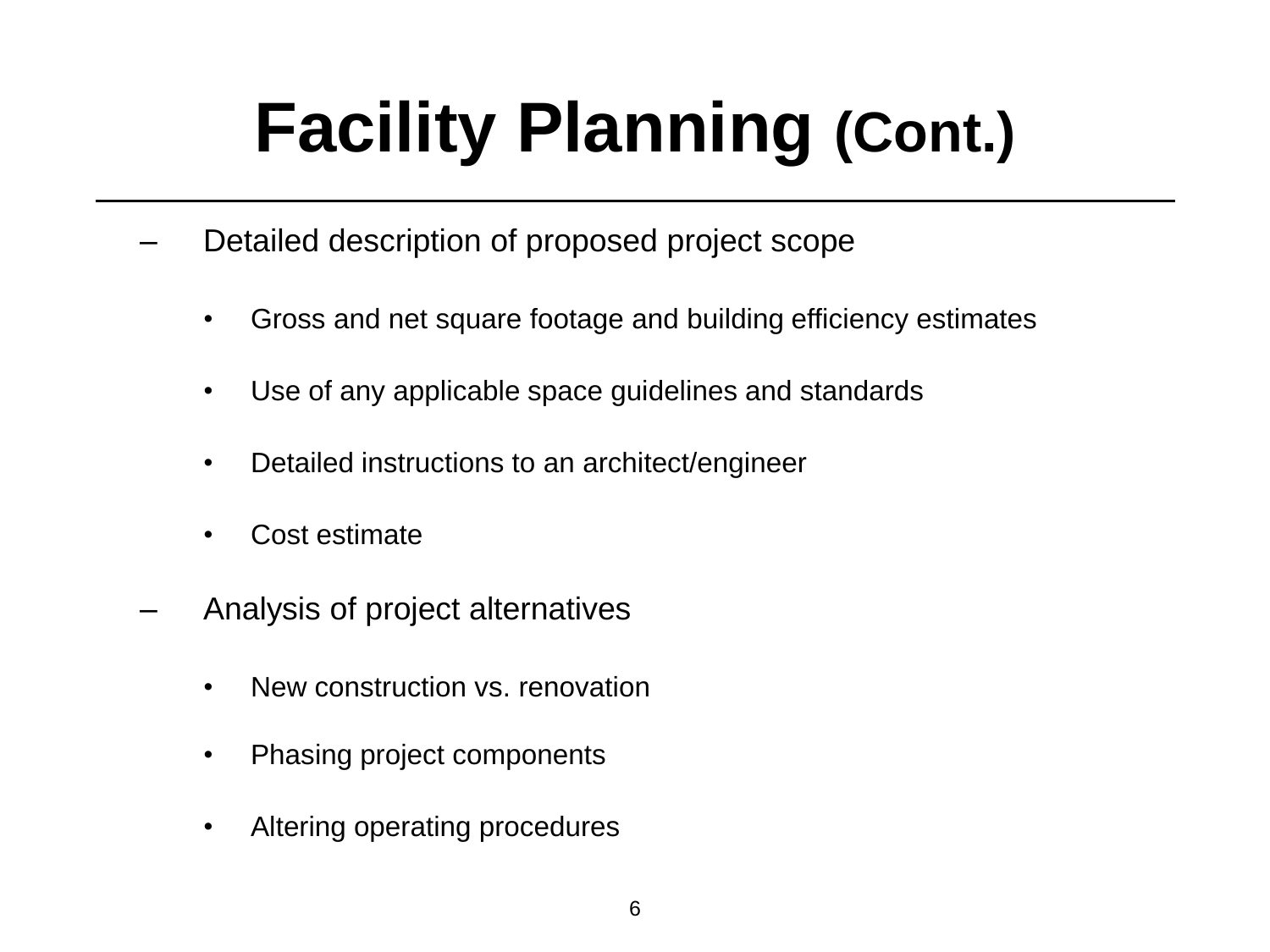## **Facility Planning – Program Review Objectives**

- Determine that the justification for a project is sound and the need is fully documented
- Determine that the scope of a project is appropriate that the program does not include more than is necessary to meet the need yet comprehensive enough to be an appropriate response to the need
- Determine that a project is a cost effective means of meeting the need among alternatives considered
- Determine that a project is consistent with other State plans, projects, programs, and policies
- Determine that the project details are appropriate to the functions that the project will serve and do not involve excessive cost
- Determine that the capital and operating costs are realistic and affordable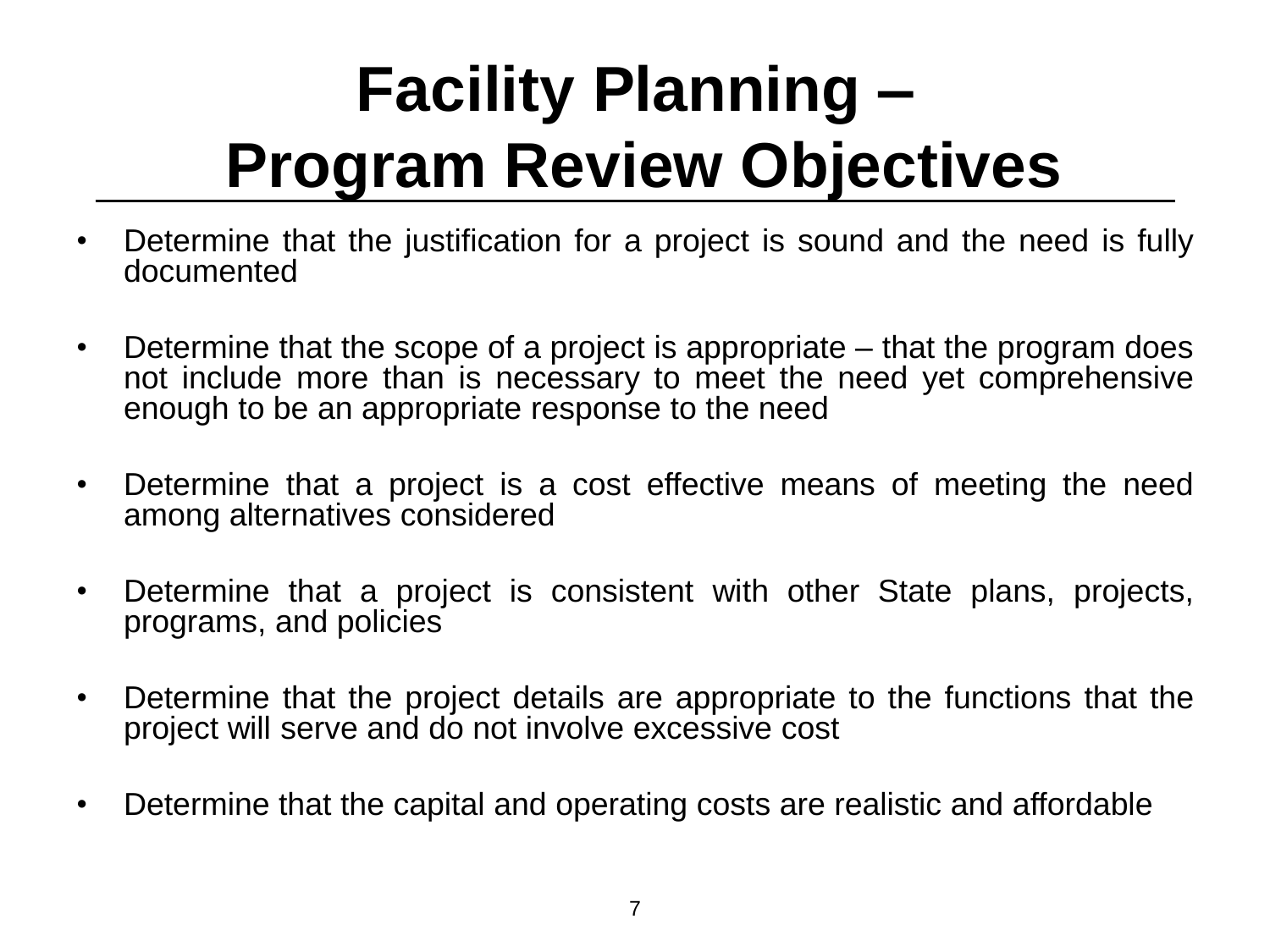## **Financial Planning**

- Capital Debt Affordability Committee advises the Governor and the General Assembly regarding the maximum amount of debt that can prudently be authorized. Debt affordability is evaluated under two criteria:
	- State debt outstanding should be limited to 4% of Maryland personal income
	- State debt service should be limited to 8% of revenues support the debt service
- Affordability criteria compare debt to economic factors that relate to the wealth of Maryland citizens (personal income) and the resources of the State (revenues)
- Maintaining debt levels within the guidelines allows the State to maintain its AAA bond rating and support a capital program that is sustainable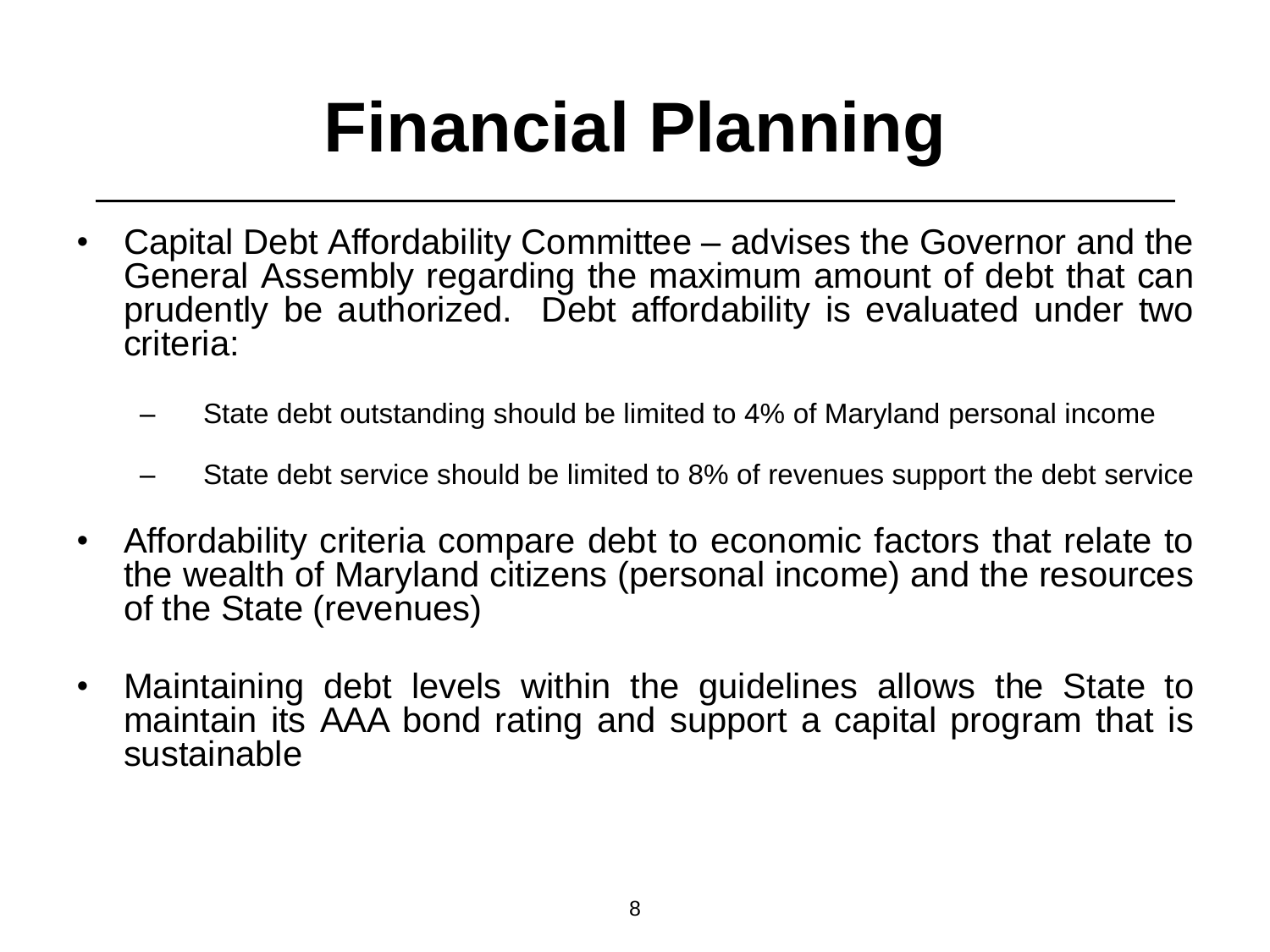## **Financial Planning – Debt Affordability**

**Debt Outstanding Benchmark (\$ in Millions)**

#### **Debt Service Benchmark (\$ in Millions)**

| <b>Fiscal</b><br>Year | <b>Debt</b><br><b>Outstanding</b> | <b>Personal</b><br><b>Income</b> | <b>Ratio</b> | <b>Fiscal</b><br>Year | <b>Debt</b><br><b>Service</b> | <b>Revenues</b> | <b>Ratio</b> |
|-----------------------|-----------------------------------|----------------------------------|--------------|-----------------------|-------------------------------|-----------------|--------------|
| 2014                  | \$11,461                          | \$324,927                        | 3.53%        | 2014                  | \$1,344                       | \$19,804        | 6.79%        |
| 2015                  | 12,368                            | 338,777                          | 3.65%        | 2015                  | 1,466                         | 20,721          | 7.07%        |
| 2016                  | 13,110                            | 354,083                          | 3.70%        | 2016                  | 1,609                         | 21,822          | 7.37%        |
| 2017                  | 13,557                            | 371,002                          | 3.65%        | 2017                  | 1,724                         | 22,890          | 7.53%        |
| 2018                  | 14,249                            | 387,326                          | 3.68%        | 2018                  | 1,828                         | 23,830          | 7.67%        |
| 2019                  | 14,636                            | 403,168                          | 3.63%        | 2019                  | 1,886                         | 24,759          | 7.62%        |
| 2020                  | 15,147                            | 419,778                          | 3.61%        | 2020                  | 1,933                         | 25,607          | 7.55%        |
| 2021                  | 15,568                            | 437,619                          | 3.56%        | 2021                  | 1,973                         | 26,146          | 7.55%        |
| 2022                  | 15,844                            | 455,736                          | 3.48%        | 2022                  | 2,071                         | 27,203          | 7.61%        |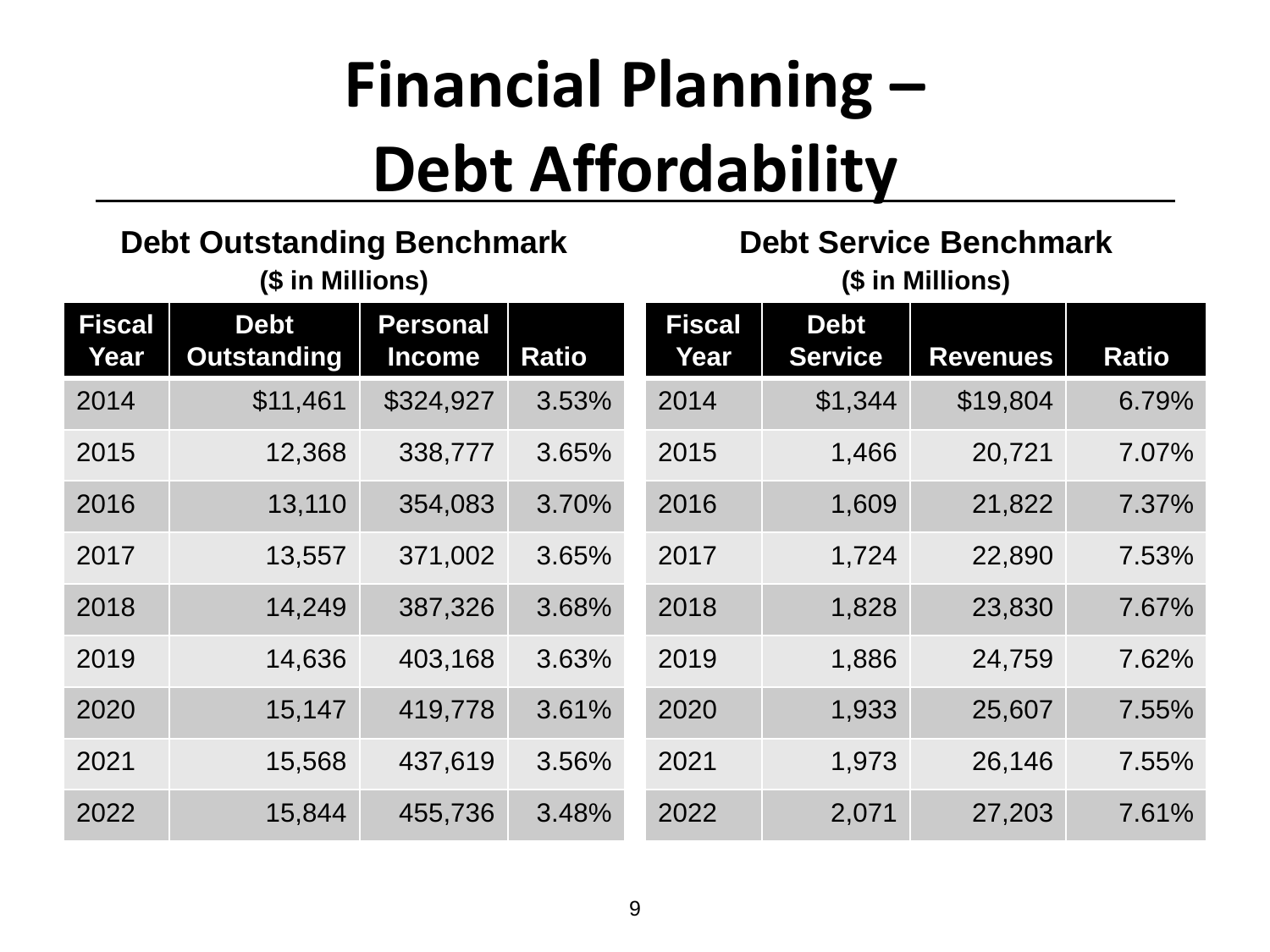## **Financial Planning – Flexibility**

• Affordability criteria are flexible enough to allow the State to adjust the program as the State's fiscal conditions change

**Comparison of Recent Capital Debt Affordability Committee (CDAC) Recommendations Fiscal 2014-2022 (\$ in Millions)**

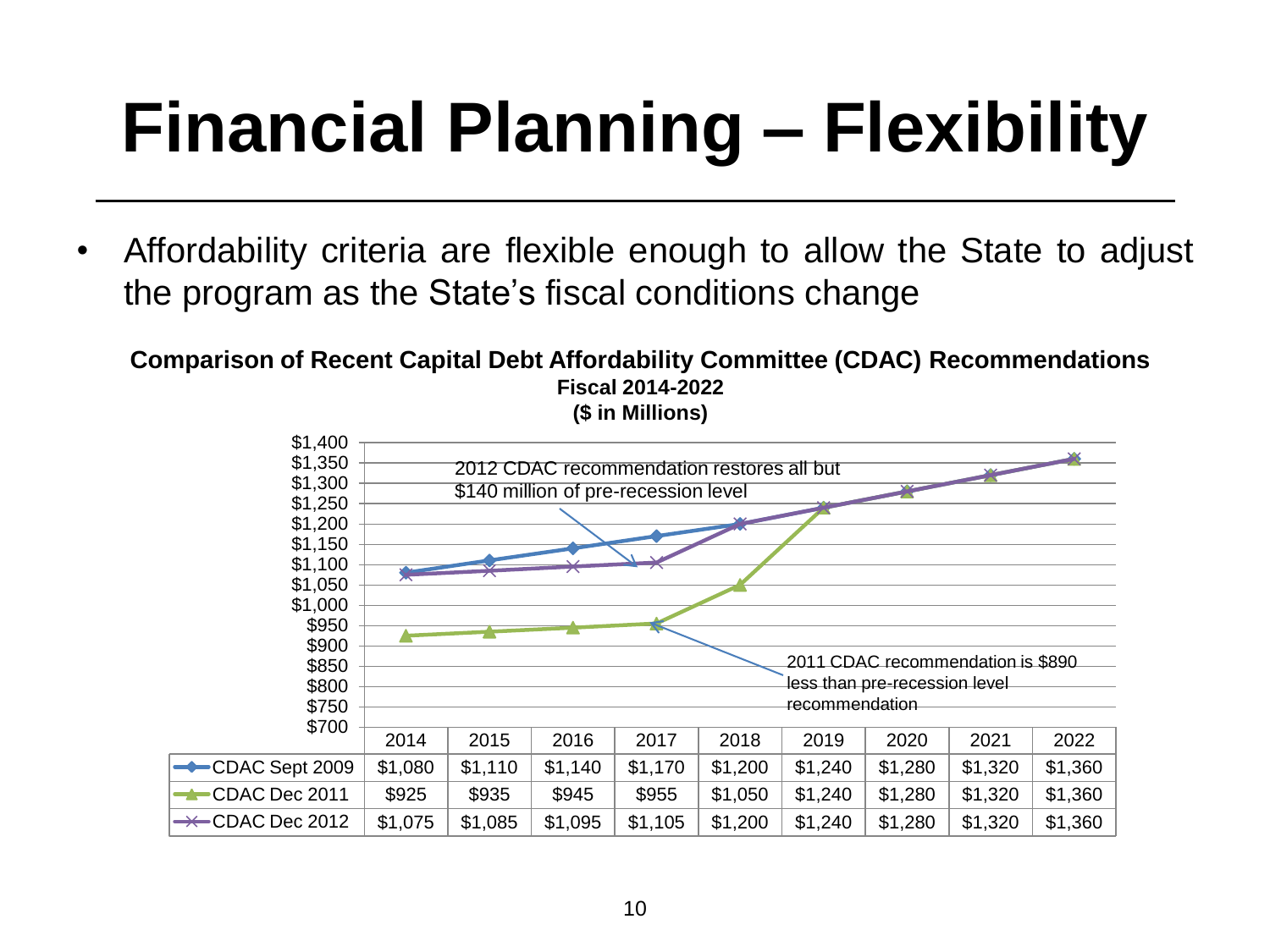### **Financial Planning – Flexibility (Cont.)**

• Multiple capital funding sources can be shifted to meet specific demands or respond to fiscal constraints and pressures





GO: general obligation PAYGO: pay-as-you-go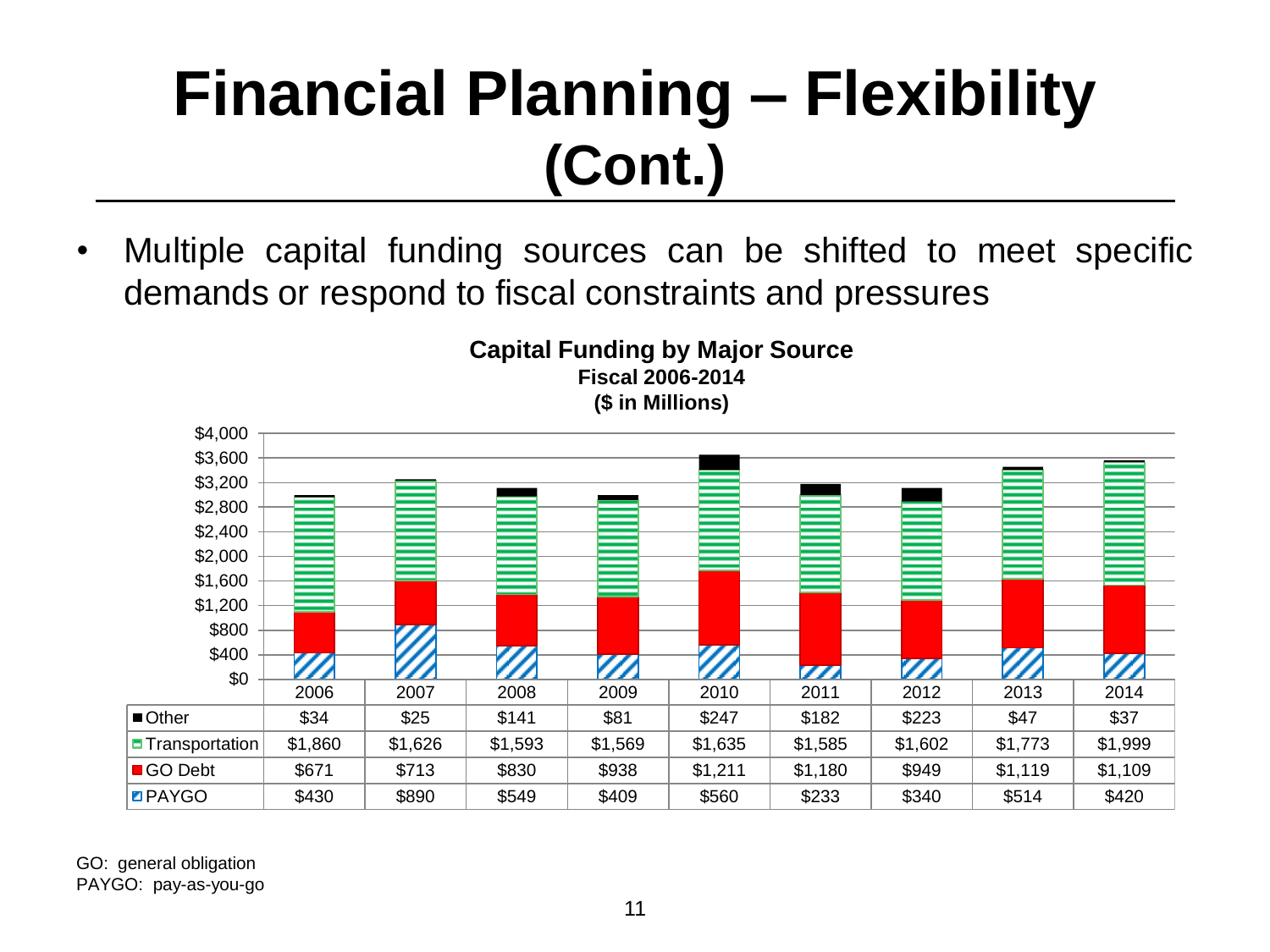### **Financial Planning – Flexibility (Cont.)**

• Shift resources to respond to fiscal challenges

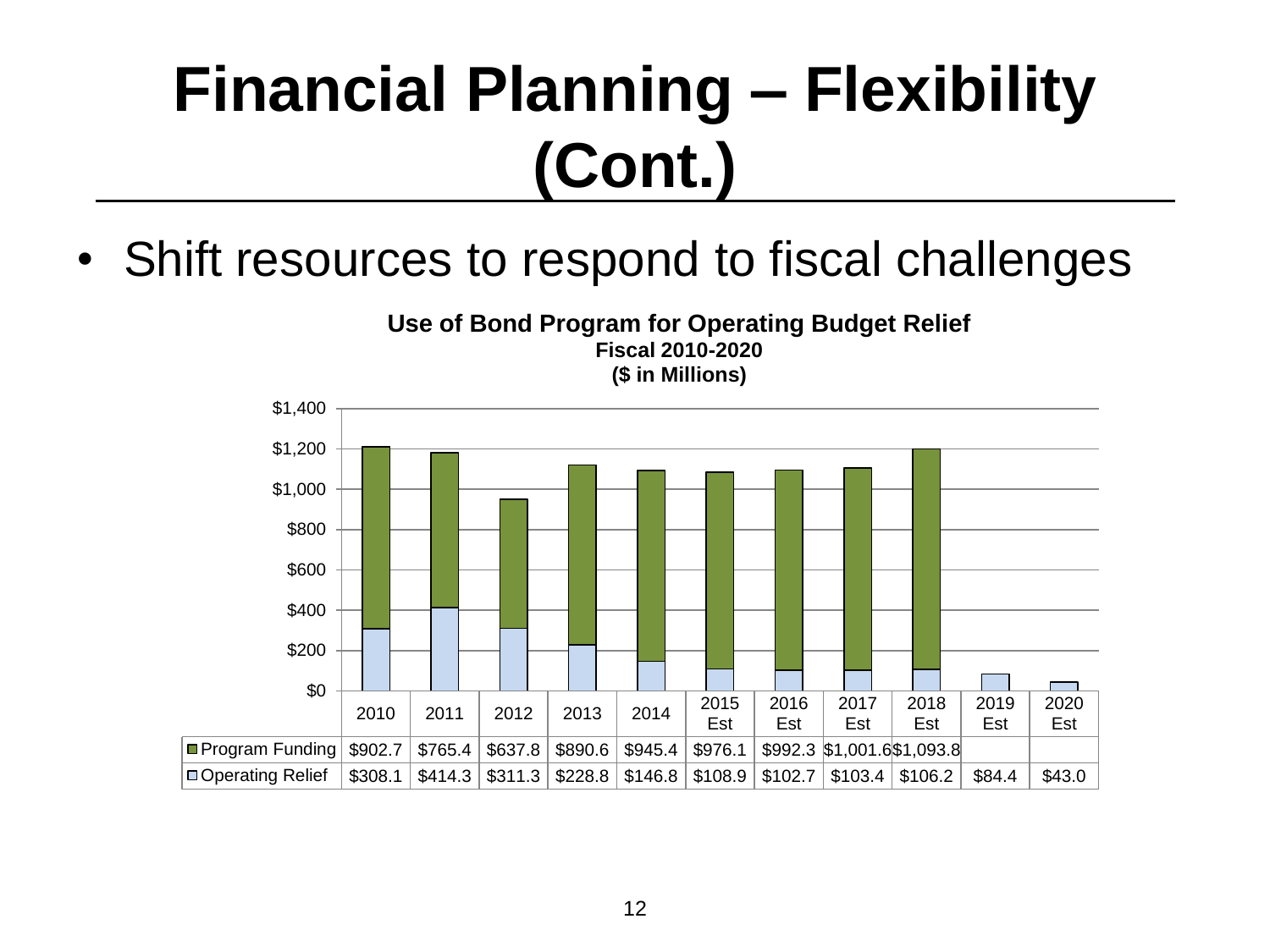## **Consolidated Five-year CIP**

- Strategic Planning, facilities master planning, facility planning, and financial planning result in the development of a five-year CIP
	- Presents a consolidated, statewide plan of capital improvements
	- Includes State projects, State capital grant and loan programs, and capital grants to local governments and private sector
	- Addresses critical agency and statewide capital needs
	- Includes impact of capital projects on operating budget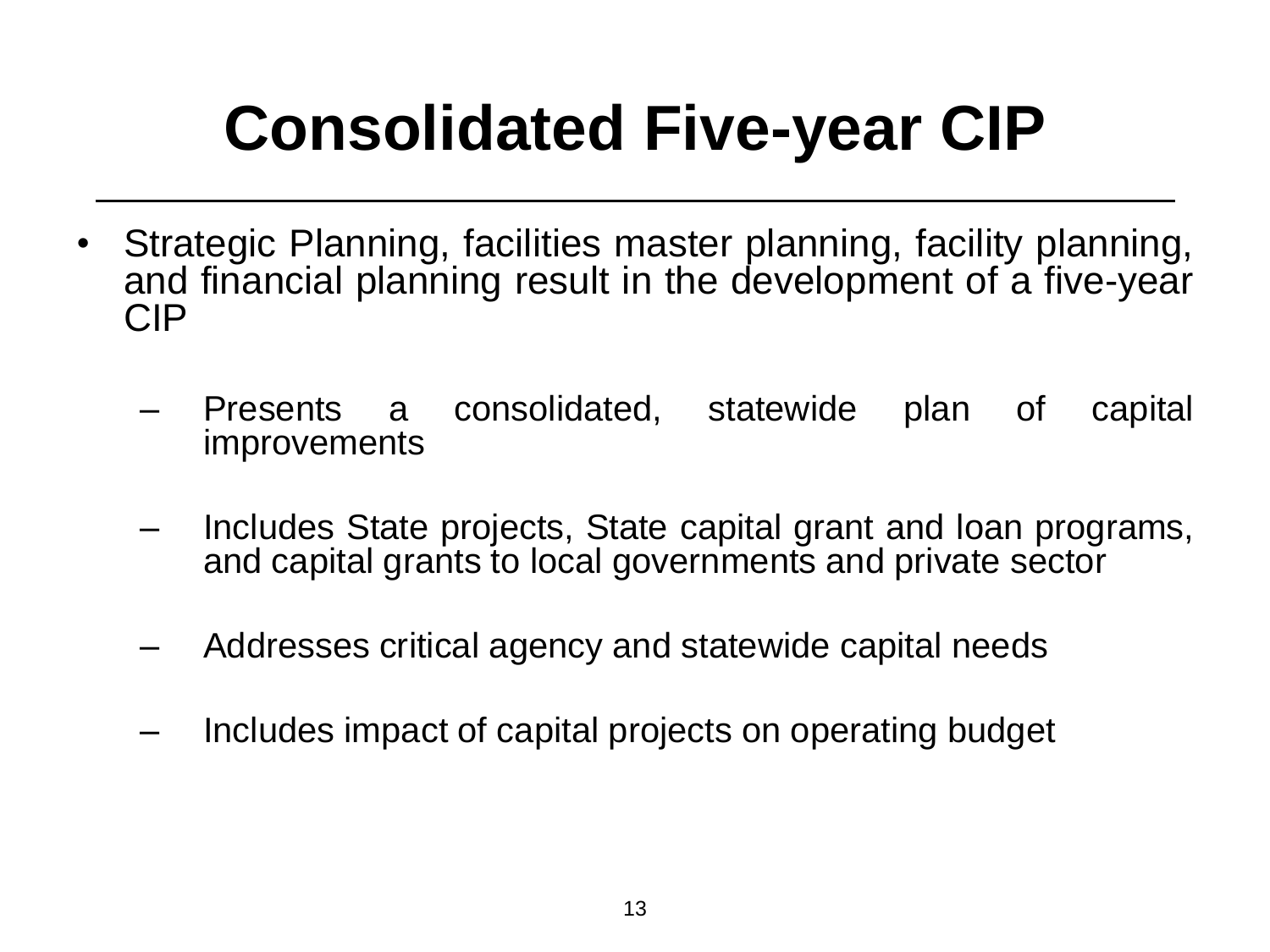### **Finite Resource Allocation (CIP)**

| <b>Fiscal 2015-2019</b><br>(\$ in Millions) |                                 |                                                             |                                                                                      |  |  |  |  |  |
|---------------------------------------------|---------------------------------|-------------------------------------------------------------|--------------------------------------------------------------------------------------|--|--|--|--|--|
|                                             | <b>Total</b><br><b>Requests</b> | <b>Anticipated Bond</b><br><b>Funded Capital</b><br>Program | <b>Difference Between</b><br><b>Requests and Anticipated</b><br><b>Funding Level</b> |  |  |  |  |  |
| <b>State-owned Facilities</b>               | \$3,643.2                       | \$2,520.9                                                   | \$1,122.3                                                                            |  |  |  |  |  |
| <b>Capital Grant Programs</b>               | 5,105.2                         | 3,129.1                                                     | 1,976.1                                                                              |  |  |  |  |  |
| Legislative Initiatives                     | 178.9                           | 75.0                                                        | 103.9                                                                                |  |  |  |  |  |
| State Highway (WIP)                         | 395.0                           | 0.0                                                         | 395.0                                                                                |  |  |  |  |  |
| <b>Totals</b>                               | \$9,322.9                       | \$5,725.0                                                   | \$3,597.3                                                                            |  |  |  |  |  |

WIP: Waterway Improvement Plan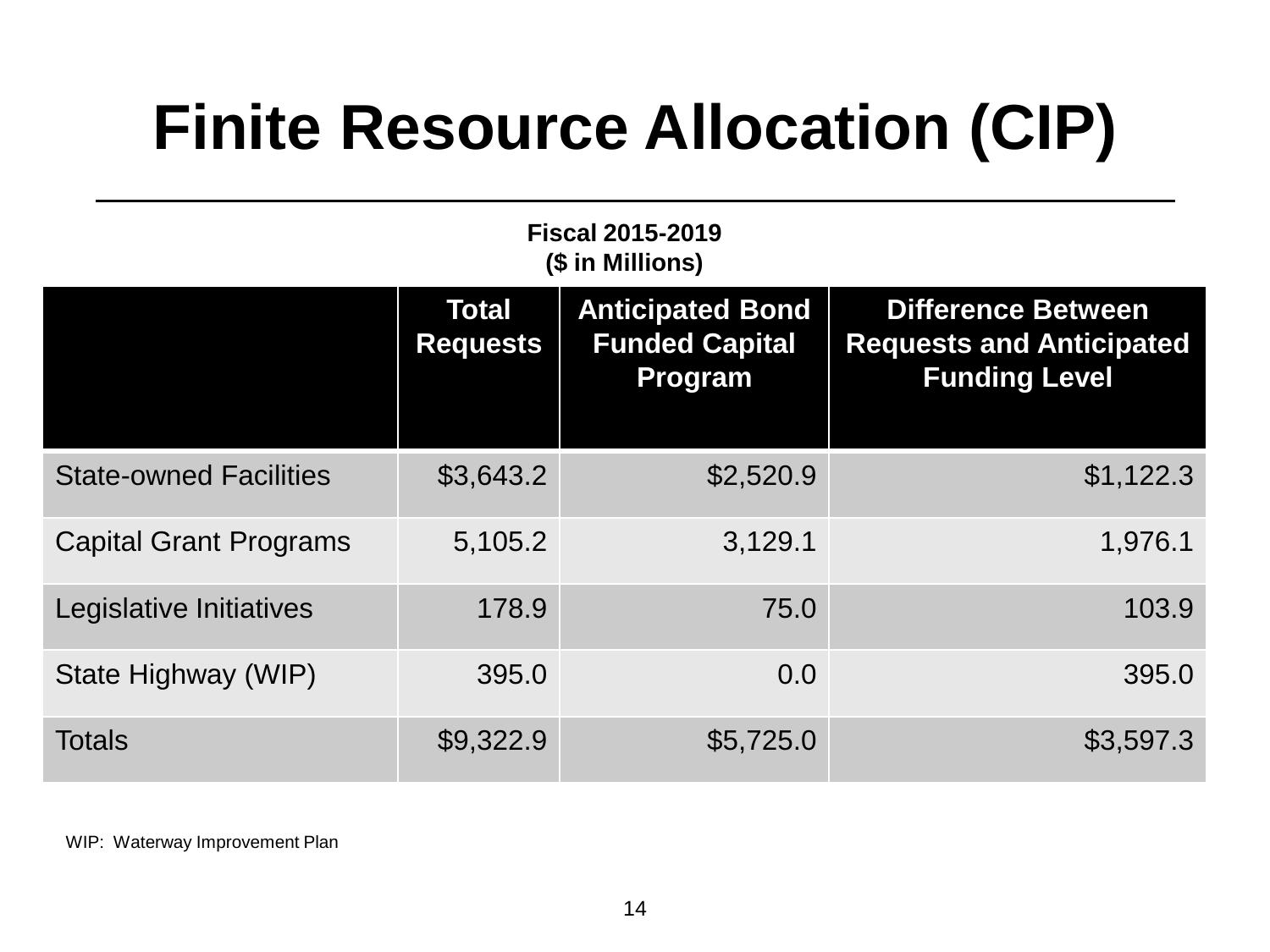### **Design and Construction Professional Services**

- The Department of General Services supervises and coordinates the design and construction of State public improvements
	- Procedures for uniform management of design and construction services "*Procedural Manual for Professional Services*"
	- Professional cost estimation and design stage review including value engineering
	- Design and construction contract solicitation and selection
	- Project management
	- Select State agencies have independent design and construction procurement and management authority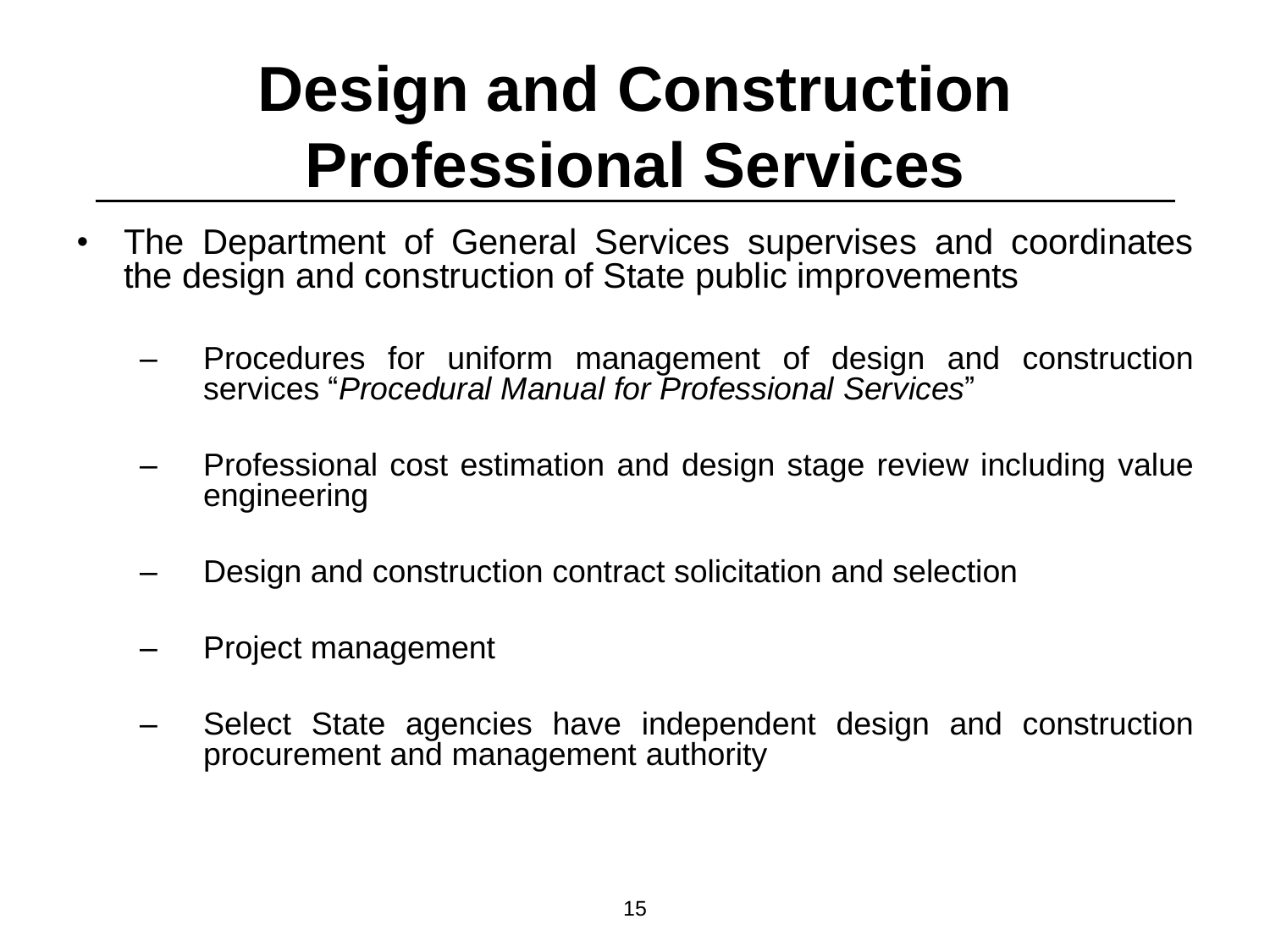## **Project Delivery Methods**

- Code of Maryland Regulations allows for alternative project delivery methods other than the standard design/bid/building method
	- Design-build
	- Construction management
	- Construction management at risk
- General Assembly establishes a statutory framework for public-private partnerships
- Governor's executive order authorizing project labor agreements